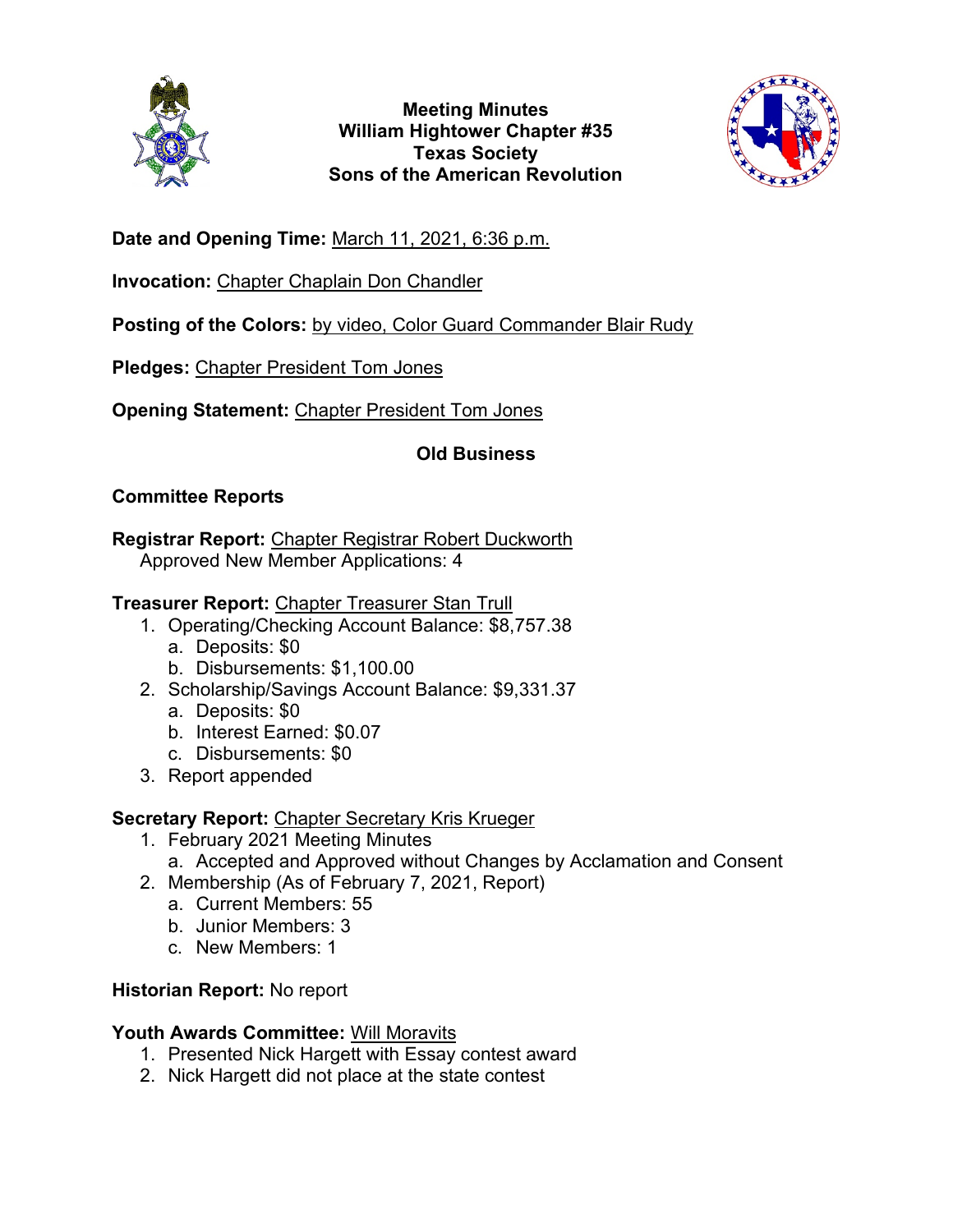## **Meeting Minutes William Hightower Chapter #35 March 11, 2021**

- 3. Presented Becky Williams with Chapter History Teacher of the Year award, she also has been named the Texas Society History Teacher of the Year
- 4. Presentation to brochure and poster contest winners to be at the end of March or early April

**Publicity-Media:** No report

**ROTC & CAP:** No report

**Flags:** No report

**Public Service:** No report

**Public Events:** No report

### **Color Guard:** Blair Rudy

- 1. Announced promotion of Robert Duckworth to Major in the Color Guard
- 2. Color Guard Rally at Wimberley VFW on April 10

**Grave Marking:** No report

**Awards, Medal & Citations:** No report

**Eagle Scouts:** No report

## **George Washington Proclamation:** Joe Cox

- 1. Received proclamations from 8 cities and 2 counties
- 2. Blanco County and Hays County provided proclamations
- 3. Cities of Blanco, Dripping Springs, Kyle, New Braunfels, San Marcos, Schertz, Seguin, Wimberley provided proclamations

**Financial:** No report

**Fundraising:** No report

**Mentoring:** No report

### **New Business**

### **Presentations**

- 1. Chapter President Tom Jones recognized the 37th Anniversary of the William Hightower Chapter
- 2. Slate of Chapter officers presented for 2021-2022 program year: Tom Jones-President, Ed Blauvelt-Vice President, Kris Krueger-Secretary, Stan Trull-Treasurer, Robert Duckworth-Registrar, Don Chandler-Chaplain, Sut Hoyt-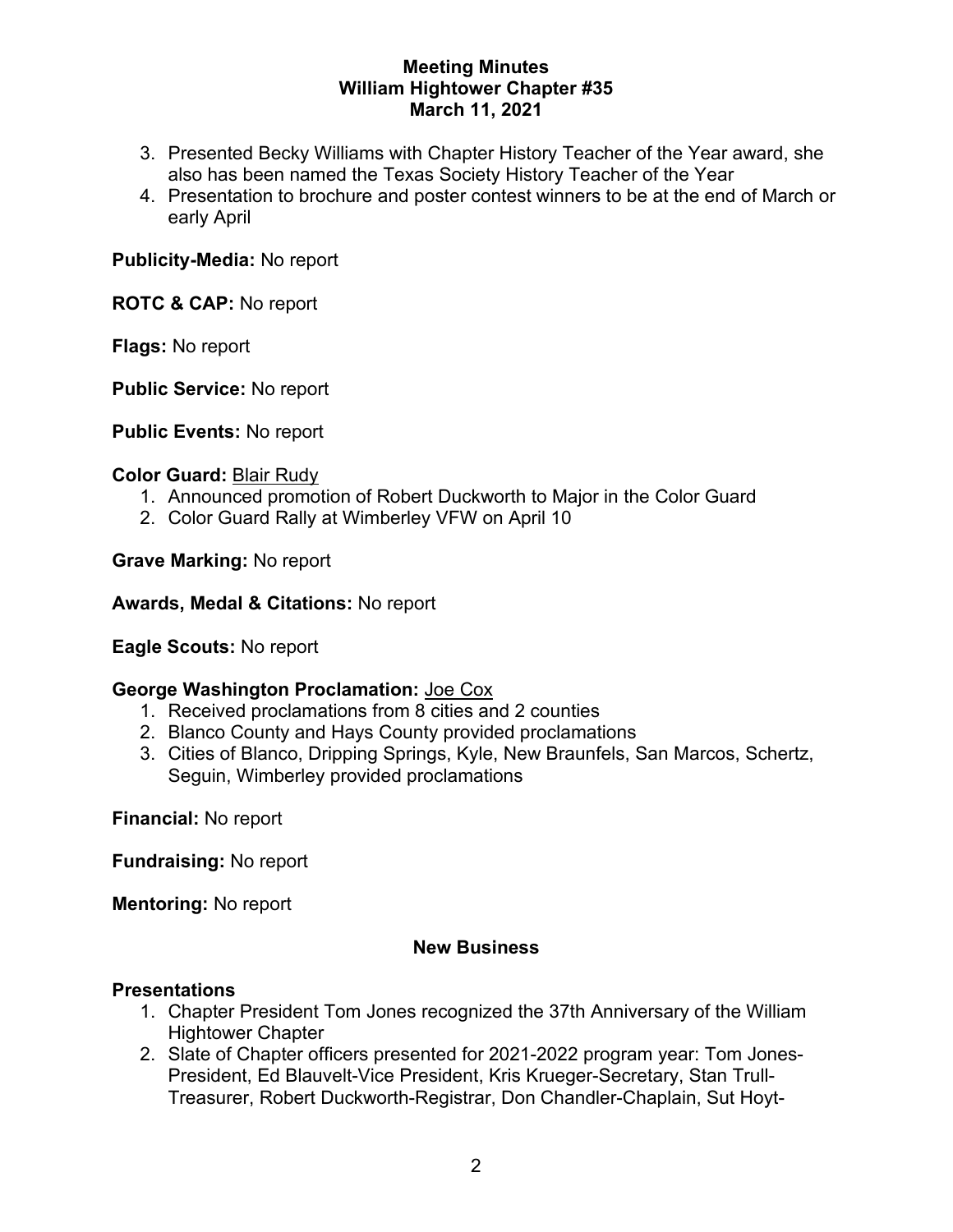### **Meeting Minutes William Hightower Chapter #35 March 11, 2021**

Historian, Joe Cox-Parliamentarian; slate approved by acclamation with no objections

- 3. Chapter President Tom Jones presented the 2021-2022 Chapter budget, with a total Chapter budget of \$6,280.00 for operating expenses and scholarships
- 4. Chapter President Tom Jones presented a remembrance of Dick Robinett, who passed away March 1
- 5. Chapter President Tom Jones presented goal for next year to get more members involved in programs
- 6. Chapter awards were presented
	- a. Robert Duckworth promoted in the Chapter Color Guard to Major.
	- b. Certificates of appreciation presented to Ed Blauvelt, Cliff Caskey, Don Chandler, Lou Colontoni, Joe Cox, Robert Duckworth, Patrick Hollis, Stu Hoyt, Kris Krueger, Will Moravits, Steve Polk, Blair Rudy, and Stan Trull.
	- c. Texas Chapter Service Medal presented to Ed Blauvelt, Robert Duckworth, Stu Hoyt, Will Moravits, and Rodney Young.
	- d. Martha Washington Medal presented to Michelle Castillo, Shirley Chandler, and Rosie Moravits.
	- e. Bronze Roger Sherman Medal presented to Ed Blauvelt, Cliff Caskey, Robert Duckworth, and Kris Krueger.
	- f. Law Enforcement Commendation Medal presented to Lou Colantoni and Will Moravits.
	- g. Meritorious Service Medal presented to Stu Hoyt, Steve Polk, Blair Rudy, and Stan Trull.
	- h. Chapter Distinguished Service Medal presented to Kris Krueger.

**Next Meeting:** April 8, 2021, at 6:30 p.m.

**Benediction:** Compatriot Don Chandler

**Recessional:** Chapter President Tom Jones

**Retrieving the Colors:** by video, Compatriot Blair Rudy

**Adjournment:** 7:40 p.m.

**Members Present:** 18 (5 in uniform)

**Guests:** 2

**Total Attendance:** 20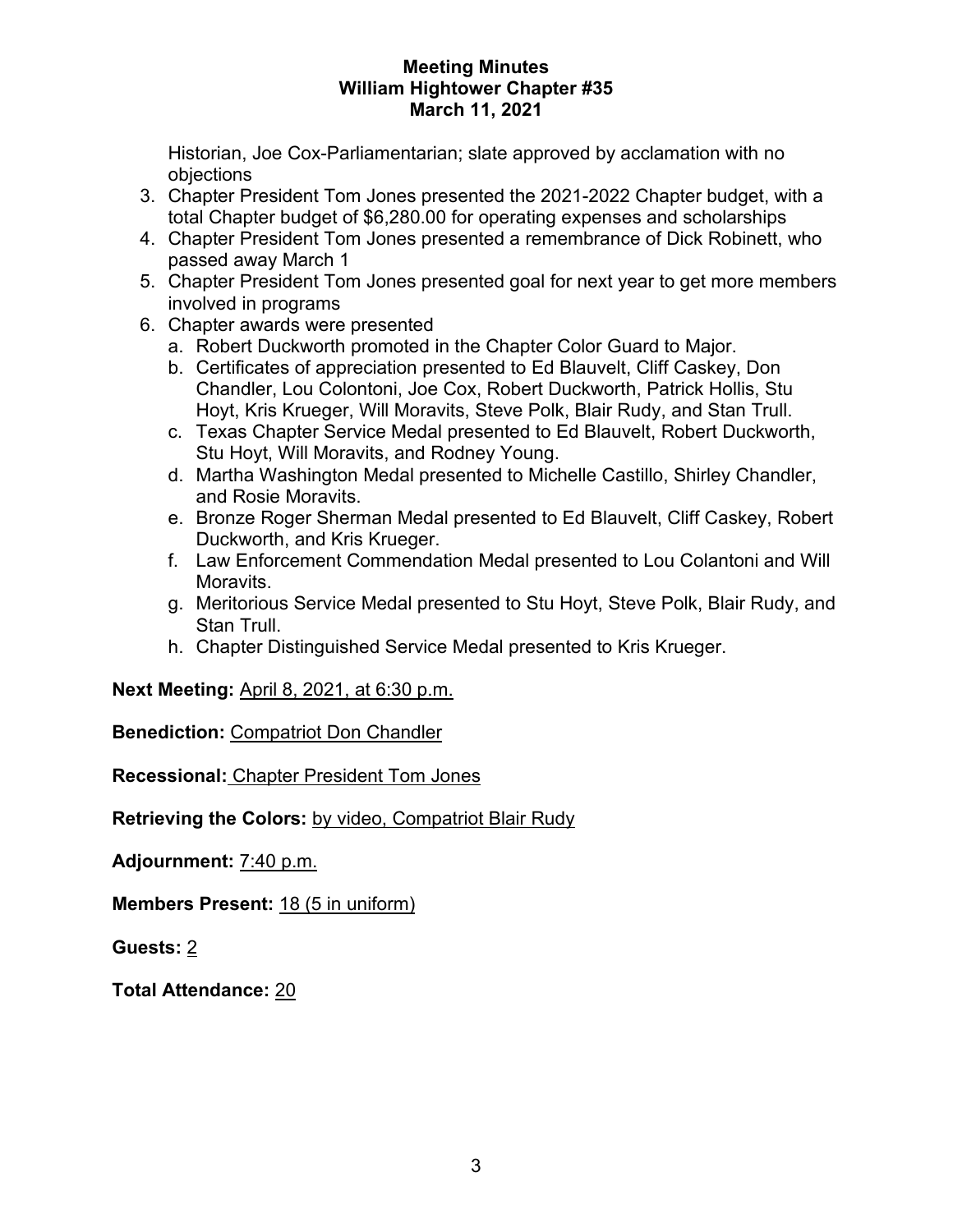## SONS OF THE AMERICAN REVOLUTION William Hightower Chapter #35 Registrar's Report March 10, 2021

### Approved New Applications

- 1. Andrew Luna Patriot Maria Robaina de Betancourt (Approved at National 1/15/21 )
- 2. Joshua Carpio Aaron Stebbins (Don Chandler's Grandson) Approved 2/23/21
- 3. Douglas Sanders- George Fluker (Approved 3/5/2021)
- 4. Craig Sanders George Fluker (Approved 3/5/2021)

#### Approved Supplementals

New Applications that have been approved by the William Hightower Registrar and are being reviewed at State or National.

- 1. Scott Wolfe Patriot James Sullenger (Between Casey Wolfe and State Registrar)
- 2. Rylan Wolfe Patriot James Sullenger (Between Casey Wolfe and State Registrar

New Supplemental Applications approved by William Hightower Registrar and are being reviewed at State or National.

- 1. William Moravits Patriot Henry Gleason (Listed at National 9/21/20)
- 2. Robert Duckworth Patriot Joshua Owings ( at National 1/22/21 )
- 3. Robert Duckworth Patriot Richard Owings ( at National 1/22/21 )
- 4. Rodney Young Patriot Lewis Tackett III ( at National 1/22/21)
- 5. Michael Pryor Patriot Jesse Winfrey ( In-Transit to National)
- 6. Harold Storer Patriot Andrew Finck Jr. ( at WH Registrar)

Applicants who have an online application working and I have contacted them to help the application process.

- 1. James Ellis. New
- 2. Sean Welch. New
- 3. Michael Collyer New
- 4. Bruce Cline New
- **5.** Paul Greene (all proof documents have been sent to WH Register, working on application.)
- **6.** Harvey Vineyard Risien (All proof documents have ben sent to WH Register, working on application.)

Robert Duckworth,

William Hightower Chapter Registrar